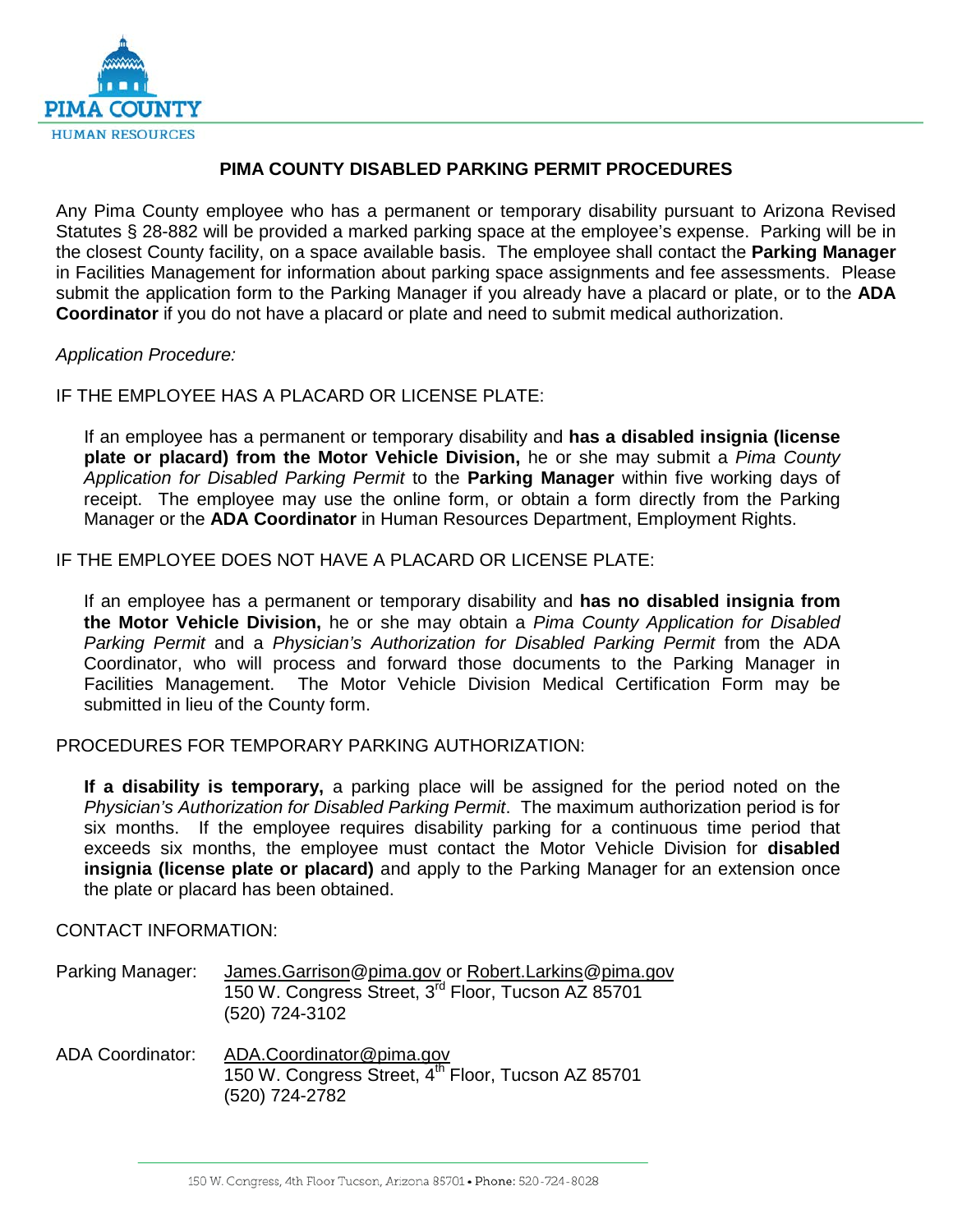

## **PIMA COUNTY APPLICATION FOR DISABLED PARKING PERMIT**

| Name:           |                         |                          | EIN:        |  |
|-----------------|-------------------------|--------------------------|-------------|--|
| Home Address:   |                         |                          | Department  |  |
| City, State:    |                         | AZ                       | Zip Code:   |  |
| Home Phone:     |                         |                          | Work Phone: |  |
| Work E-mail:    |                         |                          |             |  |
|                 |                         |                          |             |  |
| Type of Permit: | <b>Permanent Permit</b> | <b>Temporary Permit*</b> |             |  |

## **PROOF OF ELIGIBILITY**

*Employees Must Submit Either Insignia Or A Medical Authorization* 

I have a disabled license plate or placard and attached a copy or photo of it.

I am submitting the attached medical certification as proof of my eligibility.

ADA Coordinator's Approval (only if there is no plate or placard):

I certify that the employee applicant is eligible for disabled parking privileges based on the medical documentation I have reviewed.

 $\overline{\phantom{a}}$  , and the contract of the contract of the contract of the contract of the contract of the contract of the contract of the contract of the contract of the contract of the contract of the contract of the contrac ADA Coordinator

The above mentioned Pima County Employee has been certified as being disabled, pursuant to Arizona Revised Statutes § 28-882, and is qualified for a parking space at the employee's expense.

*Parking Manager/Facilities Management Date*

| Parking space location: |  |
|-------------------------|--|
| Renewal date:           |  |

*\*If you are temporarily disabled and the duration of your temporary disability status is extended, you must renew your application. Please contact the Parking Manager or ADA Coordinator.*